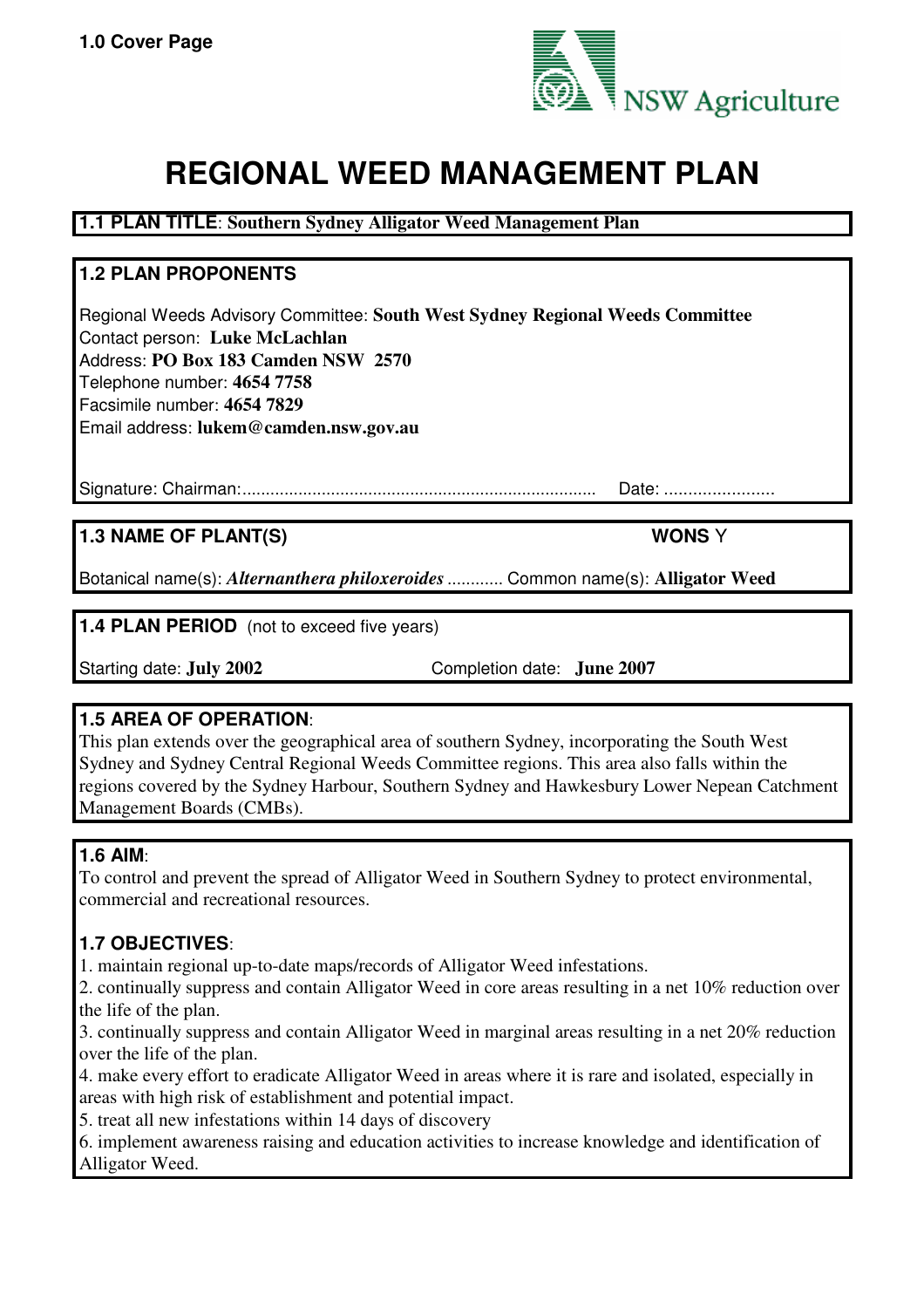## **2.0 STAKEHOLDERS**

Signatories and other stakeholders include:

- the Local Control Authorities (LCAs) of Bankstown, Camden, Campbelltown , Fairfield, Liverpool, Sutherland and Wollondilly in the South West Sydney region;
- the LCAs of Ashfield, Botany Bay, Canada Bay, Canterbury, Hurstville, Kogarah, Leichhardt, Marrickville, Randwick, Rockdale, Strathfield, and Waverley in the Sydney Central region;
- the government agencies Dept of Primary Industries (DPI), Dept of Environment and Conservation - Park Services Division (DEC), Sydney Water Corporation (SWC) and the Department of Defence;
- Hawkesbury River County Council (HRCC), Hawkesbury Nepean Aquatic Weeds Taskforce (HNAWT), Chipping Norton Lakes Authority (CNLA), and
- Private landholders and the community.

## **3.0 BACKGROUND and GENERAL FACTS**

## **3.1 Weed Biology/Ecology**

Alligator Weed is a creeping, low growing perennial which dies down in winter, with the main growth period being from September to late Autumn. It can be identified by the presence of a hollow stem, bright green spear shaped leaves in opposite pairs along the stem, and small white papery ball-shaped flowers on a short stalk, flowering in late spring to autumn. Stems may at times be red in colour.

The weed has a broad environmental range and is well adapted to growing in a range of aquatic and terrestrial situations, including damp land, occasionally flooded land, shallow water (rooted in the substrate), deep water (attached to the bank) or free floating. In the aquatic environment, it forms dense mats or 'rafts' over the water surface and scrambles up the banks. The roots are either fibrous, taking nutrients directly from the water, or consist of thick knotty root systems in the soil. Once the weed has established a deep extensive root system, it is very difficult to eradicate.

It is thought that Alligator Weed first arrived in Australia in 1946 at Newcastle Harbour, NSW, in ship's ballast from South America. It subsequently spread in NSW, and then to other States. It was first recorded in the Sydney basin in 1969 at Duck Creek, Auburn and from there it has spread throughout the Sydney region, particularly in the Parramatta River, Georges River and Hawkesbury Nepean catchments, and the Botany wetlands.

## **3.2 Method of Spread**

Alligator Weed does not produce viable seeds in Australia. Instead, it spreads rapidly by vegetative means, with roots developing at stem nodes. Broken segments of the plants also spread via waterways, machinery or people to form new infestations elsewhere. It can establish in a wide variety of habitats from rivers, creeks, floodplains, wetlands and dams to drainage lines, stormwater channels, parks, sportsfields and suburban backyards. It can even grow in protected marine environments such as Sydney Harbour, above the high tide mark.

The spread of the weed through human activity occurs both inadvertently in the course of normal commercial and recreational activities, and intentionally as a food and aquarium plant. The use and movement of cars, trucks, earthmoving plant, boats, soil, dredgings, mulch and green waste, all have potential to be contaminated with Alligator weed fragments, and need to be inspected and/or washed down before leaving a suspect site.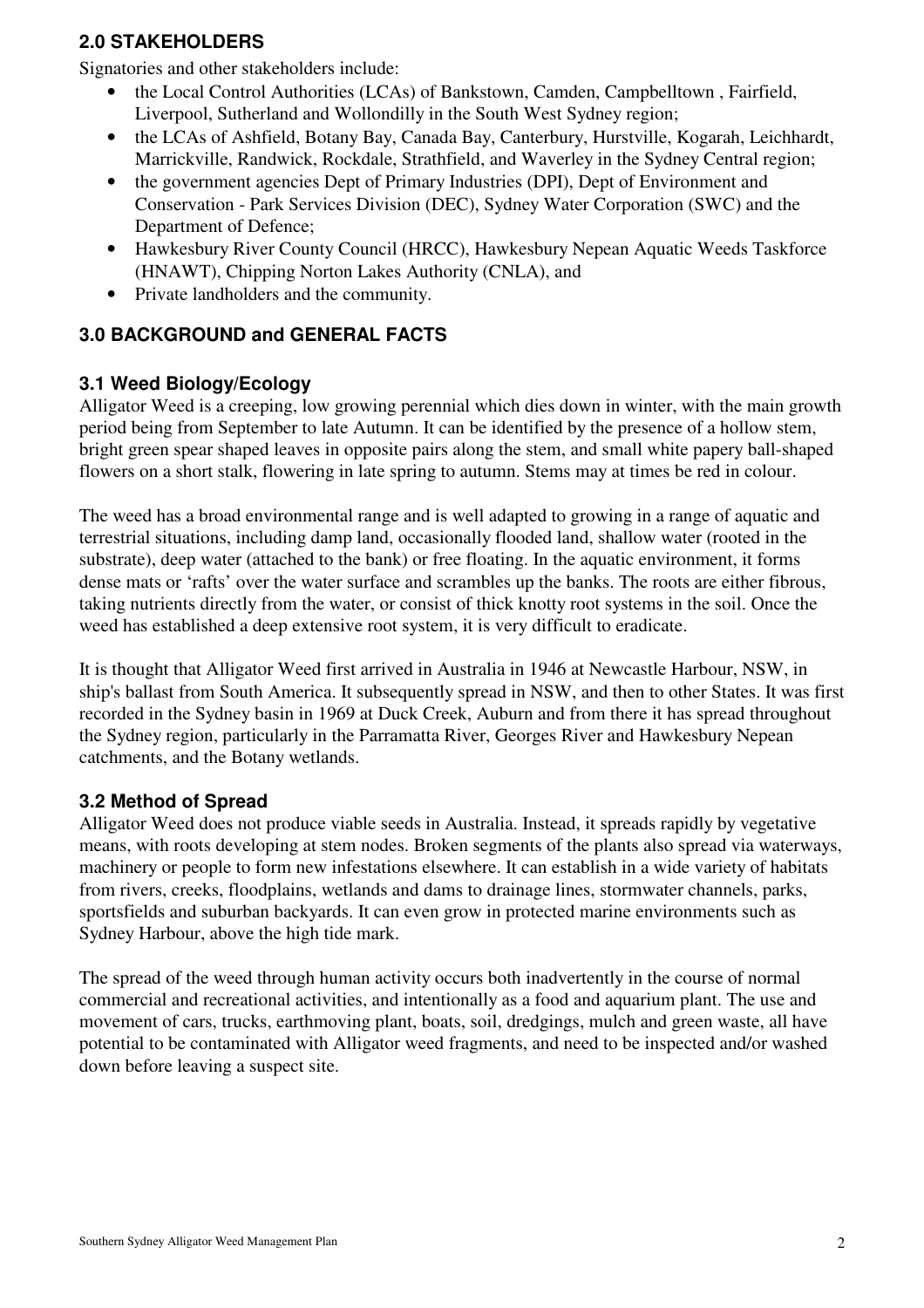## **3.3 Description of the problem**

Alligator Weed has been described as one of the worst aquatic weeds in Australia. It spreads and establishes easily in many habitats and is capable of choking rivers and creeks, disrupting water flow and supplies, reducing navigation and recreation values of waterways, and promoting sedimentation. The extensive rafts which cover the water limit light and oxygen exchange, thus reducing aquatic habitat, with the potential to significantly impact upon sensitive ecological communities such as wetlands, riparian zones and waterbird nesting sites. On land, it can invade and affect terrestrial native ecosystems, recreational areas and farm paddocks and crops, often at a significant economic cost. Once detected in an agricultural production system, restrictions on sale or movement of produce may be put in place. It has also been implicated in stock photosensitization after grazing.

In addition, Alligator weed is sometimes confused with a related Sri lankan vegetable, with many Sri lankan people growing this plant in their backyards. The consumption of Alligator weed can potentially damage vital organs.

Alligator weed has proven difficult to control in Australia for a number of reasons. Effective chemical control has been limited to the fully aquatic (free-floating) or fully terrestrial habits of the weed. However, it is commonly found in a semi-aquatic habit with rhizomes rooted in wet sediments, with the extensive stem system spreading out either over the water or across the ground, often in amongst other plants. Limitations on herbicide use in or near water then restrict the control options. Current biological control agents in Autralia are also restricted in their ability to perform in all situations, being most effective on aquatic floating plants later in the season.

Once the plant has developed a deep root system, on-going chemical treatment is required for control, however even then it can be very difficult to kill, as it often resprouts. Also, the weed may break up after herbicide spraying and float downstream, exacerbating the problem.

Its natural resistance to herbicides, ability to reproduce from small stems or root fragments and capability of growing in a wide range of environments makes Alligator Weed extremely resilient and difficult to manage. Consequently, 'prevention is better than cure' emphasising the importance of education/awareness activities and the implementation of prevention measures.

## **3.4 Reason for the plan**

Alligator Weed is now widespread across the Southern Sydney region but has the potential to spread much more widely than it currently occurs. This plan provides for a coordinated approach to the control and management of Alligator Weed in the region, in a concerted effort to reduce its environmental and economic impacts. It builds upon the success of the previous Weed Control Plan for Alligator Weed implemented by the South West Sydney Regional Weeds Committee over the years 1999/2000 to 2001/2002, and has been expanded to cover the Sydney Central region. This plan aims to address this issue by containing, reducing or eradicating existing Alligator Weed infestations, and prevent these from expanding and spreading to form new infestations elsewhere.

For the purposes of this plan, two kinds of infestations are identified – core infestations which are defined as areas where Alligator Weed can at best be managed but not eradicated given current methods, and non-core infestations (including both marginal and rare/isolated), those that can be significantly reduced or eradicated within ten years of management (NSW Alligator Weed strategic plan).

The Local Control Authorities involved with this plan are committed to managing Alligator Weed in a coordinated and strategic way, and recognise that if no action is taken, Alligator Weed will continue to spread throughout the region, and eventually to new regions where it is not currently found.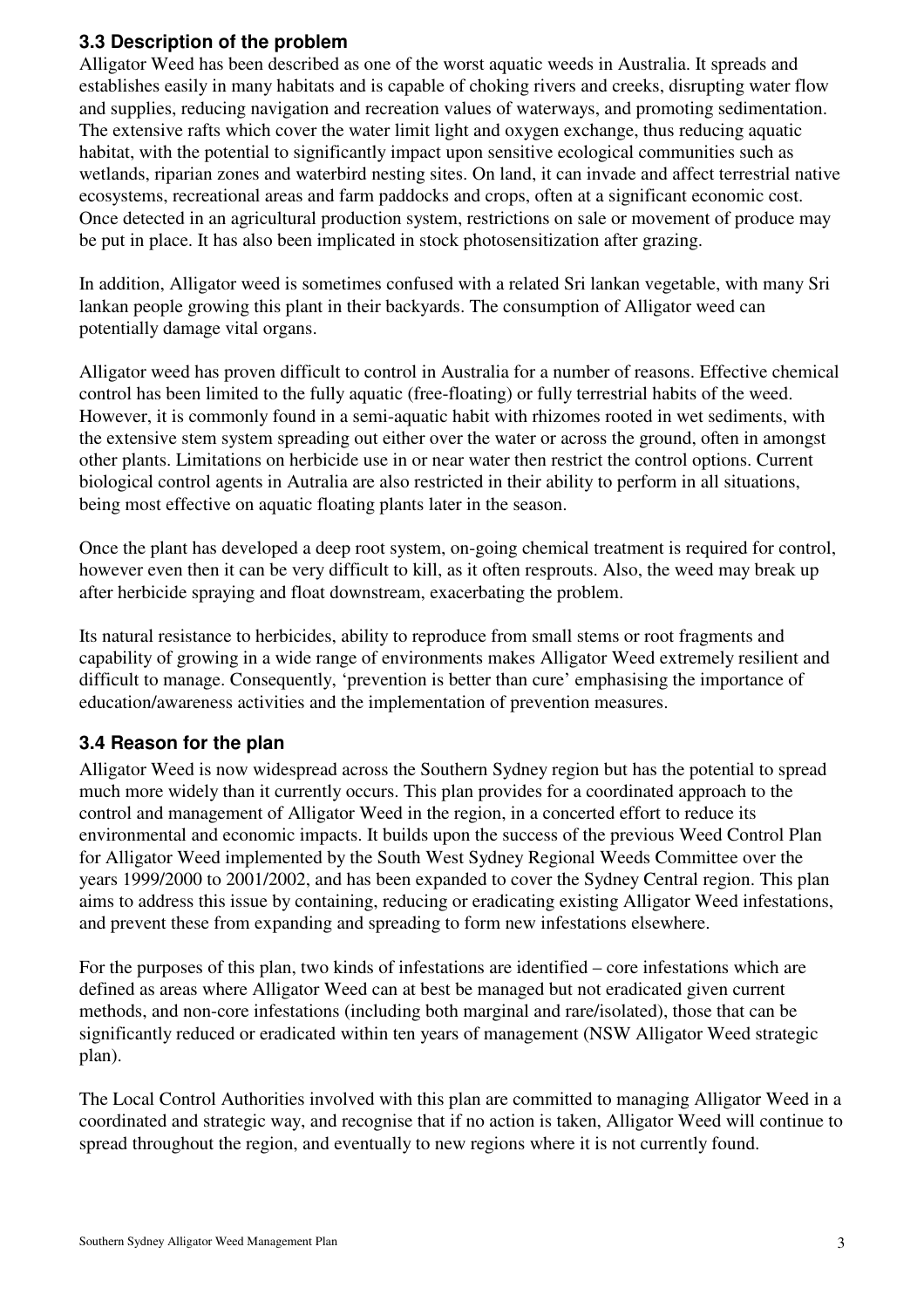## *South West Sydney Regional Weeds Committee:*

## **Bankstown LCA**

Alligator Weed is found at 12 locations:

- 1. Jensen Park, Duck River: One large patch of Alligator Weed 10m\*3m completely covering the aquatic area of the western most point of the creek. Smaller patches of alligator weed also present along banks of creek upstream, 10-20% coverage of aquatic zone.
- 2. Jocelyn St, Prospect Creek Catchment: A new patch of alligator weed has been detected. This patch has not been picked up in past surveys, therefor it is considered to be a recent occurrence. The length of infestation is approximately 4m\*1m.
- 3. Lake Gillawarna North Pond, Prospect Creek Catchment: Alligator weed present in several pockets, some up to  $40m^2$ . Distribution is kept mainly along the edges of the lake due to wind action and shallow water.
- 4. Lake Gillawarna South Pond, Prospect Creek Catchment: Several large patches of Alligator Weed that are very mobile (ie. move with the wind). Two distinguishably large patches were located near the inlet from Amaroo Reserve and near the narrow section separating the North Pond from the South Pond. The occurrence of Alligator Weed at these locations is most likely due to the slower water velocities at these points.
- 5. Ashford Ave, Milperra Drain Catchment: Alligator Weed is present approximately 50m downstream of Ashford Ave bridge and has a scattered distribution for approximately 100m further downstream. Total aquatic zone coverage for this length of infestation is approximately 10%. At the point where Milperra Drain meets Bankstown Golf Course, there is a larger infestation of Alligator Weed, approximately  $50m^2$  in total and covering about 20-50% of the aquatic zone in this area.
- 6. Kelso Tip, west of bridge: Small patches of Alligator Weed are present along the banks of the streams covering approximately 10-20% of the aquatic zone.
- 7. Kelso Tip, east of bridge: From the bridge, Alligator Weed extends upstream to the marsh casuarina dominated area. Creek coverage is close to 100% and extremely large infestations are present in the marsh area. Total coverage east of the bridge in Kelso Tip of Alligator Weed is expected to be over  $3000 \text{m}^2$ .
- 8. Killara Ave, Kelso Creek Catchment: 20-50% coverage of Alligator Weed from Killara Ave to Horsley Rd and a little beyond.
- 9. Newlands Reserve: Large amounts of Alligator Weed and Salvinia are present here. Alligator Weed is present along the banks throughout the entire park and on the central island. A large clump of Alligator Weed is present near the pedestrian bridge at the north-western end of the reserve.
- 10. Lucas Creek: Alligator Weed is present in the middle section of this creek, spanning approximately 50-80m. Coverage of Alligator Weed is between 10-30% of the aquatic zone.
- 11. Montgomery reserve to Virginius Reserve: Alligator Weed is present in patches along this section of creek.
- 12. Deepwater Park: 175 \* 30m. 50% of this is on Council land, 50% on private property.

## **Camden LCA**

Alligator weed occurs along the length of the Nepean River. These infestations are predominantly small, attached infestations, less than  $1m^2$  in area. Large infestations exist at the confluence of the river and Matahil Creek, and in two 'bays' immediately upstream of Sharpes and Cobbitty weirs.

The section between Sharpes and Cobbity weirs is the most infested part of the river. These infestations exist on private property, though Council performs the control work in accordance with Subsection 17 (5) of the Noxious Weeds Act 1993. These treatments are conducted in cooperation with Wollondilly Shire Council, as the river forms a significant part of the border between the LGA's.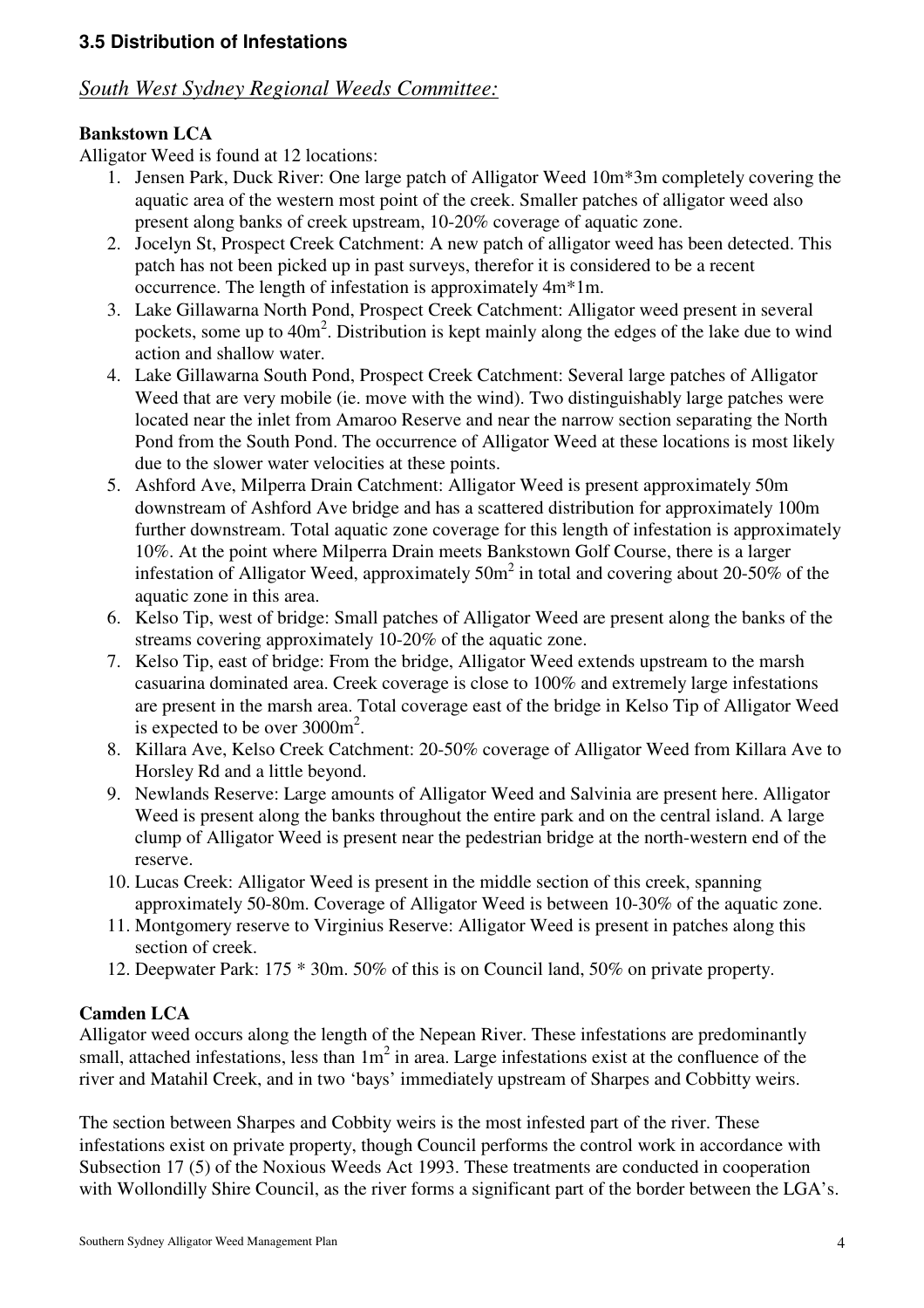A large infestation exists on recently acquired Council land, on which a functioning dairy occurs. This heavy infestation is on a dam approximately 1.6 Ha in size, which frequently dries out during periods of low rainfall.

Alligator weed infestations also occur on 30 private properties in the Catherine Field/Leppington area, in the catchments of Kemps, Bonds and Rileys Creeks, the latter being a tributary of South Creek. The weed is also present in road culverts associated with these creeks.

#### **Campbelltown LCA**

Alligator Weed infestations are concentrated in the Georges River Catchment however numerous small infestations have been found in the Hawkesbury Nepean Catchment on the Nepean River above Menangle Weir.

Within the Georges River Catchment Alligator Weed occurs at:

- 1. The Georges River from Simmos Beach, Ingleburn to the boundary of Campbelltown's LGA at Glenfield Causeway, Glenfield. Alligator Weed infestations occur sporadically along this section of the Georges River for approximately 3 kilometres.
- 2. Bunbury Curran Creek, a tributary of the Georges River for approximately 2 kilometres.
- 3. Bow Bowing Creek and associated tributaries. The actual extent of infestation is unknown at this stage.
- 4. Redfern Creek, Minto and Macquarie Fields. There is a significant infestation of Alligator Weed in Redfern Park, particularly at Milton Park, Macquarie Fields were aquatic and terrestrial forms of Alligator Weed have been observed.
- 5. Macquarie Creek, Macquarie Fields. There is a significant infestation in the section of the creek between James Meehan High School and Glenquarie Shopping Centre.
- 6. Kayess Park, Minto. Alligator Weed has recently been observed in the drainage line next to Kayess Park, Minto.
- 7. Treelands Walk, Ingleburn. There is a significant infestation at Treelands Walk which has persisted for several years despite treatment.

All of the above infestations are considered to be marginal as they can be reduced through the implementation of adequate chemical, biological, mechanical and human management strategies.

In addition, Alligator Weed also occurs on privately owned land at Macquarie Road, Ingleburn. This infestation consists of terrestrial Alligator Weed only and is considered to be an isolated infestation.

## **Fairfield LCA**

The main sites of Alligator Weed infestation occur at:

- 1. De Freitas Wetland (Vine Street, Fairfield) NB: weed has been eradicated from the area with negligible regrowth occurring.
- 2. Prospect Creek (Market Street to Chipping Norton Lake) NB: Weed is terrestrial only from Waterside Crescent to Chipping Norton Lake.
- 3. Orphan School Creek (Hawkesbury Street to the confluence of Prospect Creek).
- 4. Green Valley Creek (Infestations at Chisholm Park, Canley Vale Road, Tenella Street and Swagger Place).
- 5. Henty Creek (2 sites along North Liverpool Road, Bonnyrigg)
- 6. Wilson Creek (1 site at Bonnyrigg Park, Bonnyrigg).
- 7. Cabramatta Creek (Elizabeth Drive to Chipping Norton Lakes) NB: Weed is terrestrial only from Hume Highway to Chipping Norton Lake.
- 8. 6 terrestrial sites and 5 drainage channels throughout the L.G.A.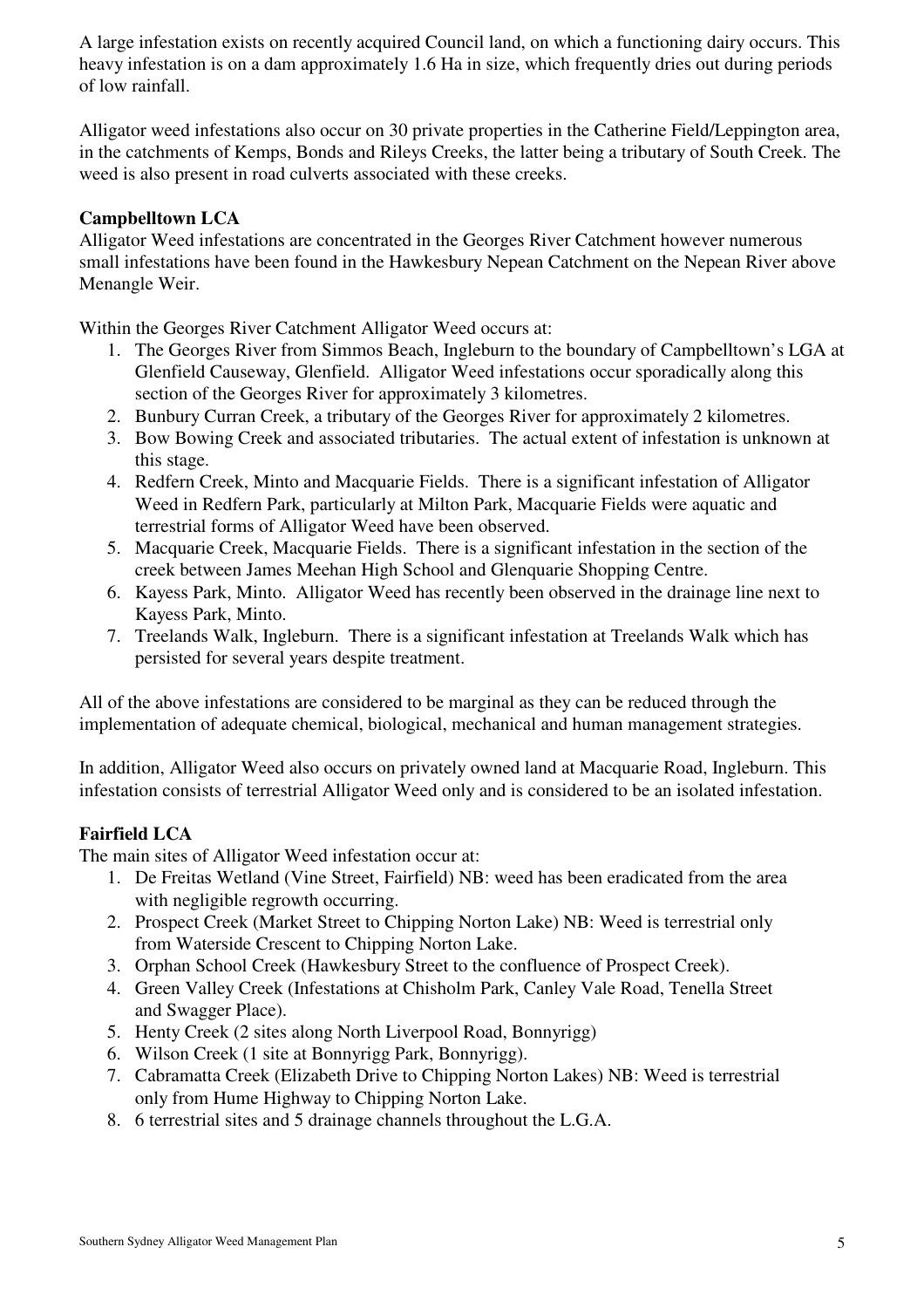## **Liverpool LCA**

Alligator Weed infestations exist over the major creek and river systems on both private and council land.

In the Hawkesbury Nepean Catchment, Alligator weed is found in Badgery's Creek, South Creek, Cosgrove Creek, Oaky Creek and Kemps Creek, varying from core, to marginal, to isolated. The infestation on South Creek stretches over 6 kilometres and is bordered by private land on both sides. The tributaries south of Fifteen Avenue are generally in a better condition.

The Georges River Catchment, including Georges River, Cabramatta Creek and Brickmakers Creek, has marginal and isolated infestations. Cabramatta Creek, the boundary with Fairfield LGA has 90% of the infestations as attached floating mats.

## **Sutherland LCA**

Alligator Weed infestations occur along freshwater creeks, drainage outlets and along drainage lines. Most of the infestations identified so far are on Council managed land, although some smaller infestations have been identified on private properties.

Known Alligator Weed locations:

- 1. Drainage outlet, corner of Verona Range & Cremona Road, Como, (approximately 40m², scattered);
- 2. drainage outlet, corner of Ferry Road & Griffin Parade, Illawong, (approximately 40m², scattered);
- 3. Carina Bay Reserve, Como (approximately 40m², scattered);
- 4. Bottle Creek, Willandra Parade, Heathcote (scattered along creek line);
- 5. Woolooware Golf Course (approximately 60m²) in a swale drain under a stand of She-Oaks;
- 6. Private Property, corner of Oak Road & Princes Highway, Kirrawee (approximately 40m²) ona vacant block of land in a disused brick pit.

Sites 1 to 4 are on Council managed land in areas of native vegetation.

## **Wollondilly LCA**

Alligator Weed is restricted to mostly isolated infestations, with a couple of marginal sites, on public land along the Nepean River from Menangle downstream to the boundary with Camden Council. These infestations occur both in the river and along the riverbank, with no terrestrial infestations recorded. Mapping of these infestations has been undertaken.

#### **Dept of Environment and Conservation, Park Services Division, Sydney South Region**

Alligator weed is found in Yeramba lagoon, Picnic Point. This is a 4 Ha lagoon, which was previously tidal. High tides introduced Alligator weed from the Georges River into the lagoon, and is now present as attached mats over much of the lagoon. At the northern end of the lagoon are residential properties and a Sydney Water sewerage line, which frequently discharges during wet weather. Therefore, it has a serious nutrient overload problem, resulting in heavy infestation levels at the northern end, which diminish southward.

#### **Dept of Environment and Conservation, Park Services Division, Cumberland South Region**

Small to medium sized, attached infestations of Alligator Weed are found along the Nepean River, in the Bents Basin State Recreation area.

## *Sydney Central Regional Weeds Committee*

## **Ashfield LCA**

Alligator Weed has been found in the past on private properties where it has been mistakenly grown as the herb Mukunawanna – mainly units, so contained.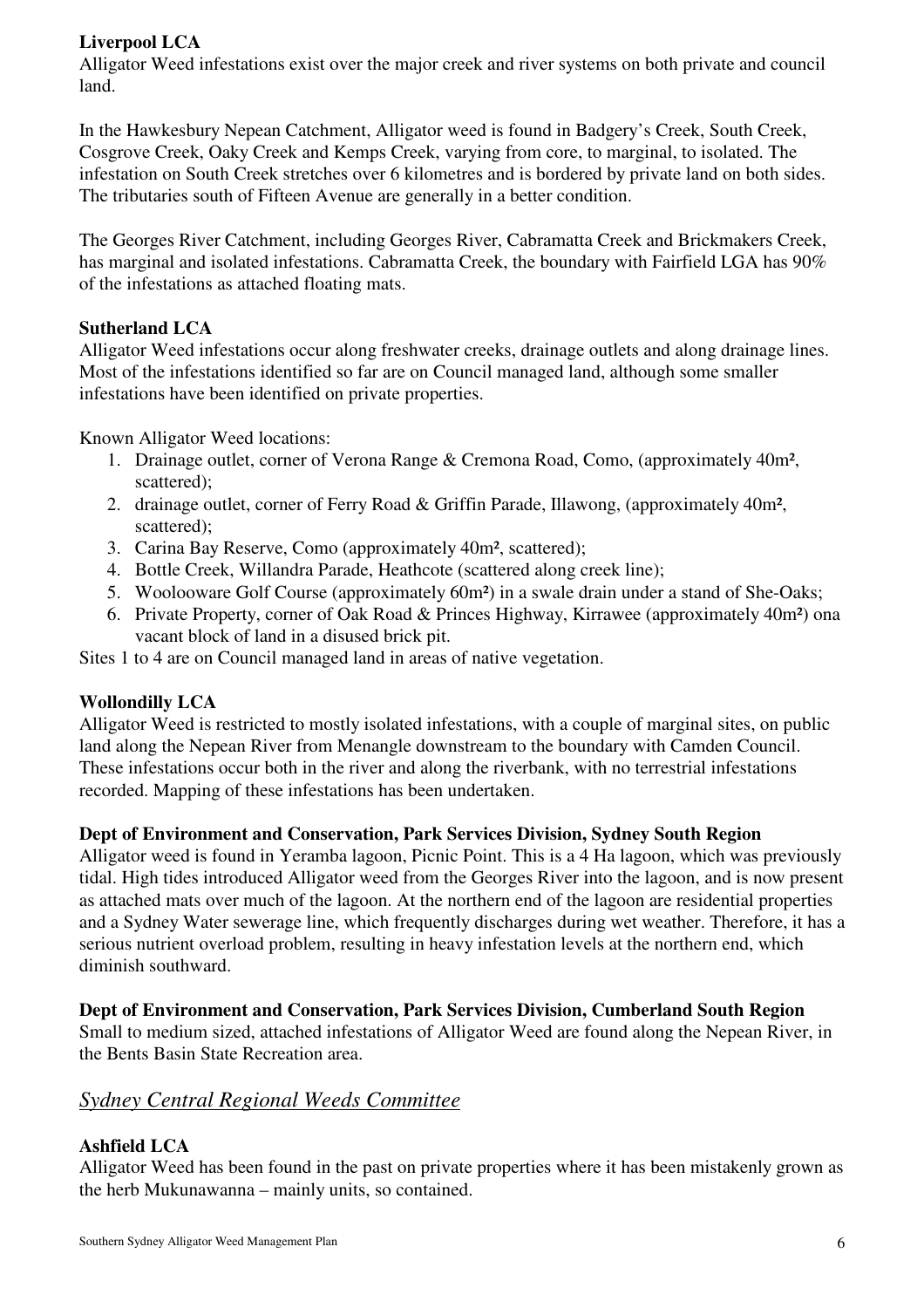## **Botany LCA**

Alligator Weed has been identified in a couple of the ponds in Sir Joseph Banks Park, Botany near the Tupia Street entry. Other than that, no other mapping has been undertaken.

#### **Canada Bay LCA**

An isolated infestation exists in Iron Cove at Half Moon Bay, Drummoyne.

#### **Canterbury LCA**

Significant infestations occur along Wolli Creek, Earlwood (boundary with Rockdale Council). A small isolated population is present in a dam at Turrella Park, near end of Finlays Ave, Earlwood.

#### **Hurstville LCA**

There are 6 known locations of Alligator Weed:

- Marine Drive Reserve, Oatley tidal area. House-sized area infested, has been treated. Area barricaded and regularly monitored by staff.
- Oatley Park, Oatley grass strip above tidal baths.
- Peakhurst Foreshore, tidal area in bushland below housing in Rainbow Parade.
- Robyn Street, Peakhurst residential nature strip was completely covered, but has been sprayed and controlled.
- Riverwood Wetlands, William Road, Riverwood small occurrence.
- Edith Bay Wetlands. New infestation found in 2003.

All sites have been treated. As at September 2004 all appear to be eradicated and will be monitored regularly.

#### **Kogarah LCA**

One infestation in artificial wetland at Moore Reserve, Oatley.

#### **Leichhardt LCA**

A bit of Alligator Weed occasionally occurs on the beach at Callan Park, Lilyfield (washes over from Canada Bay infestation).

#### **Marrickville LCA**

No recent infestations. However, previous isolated infestations located adjacent to Cooks River, where it runs through Tempe, Marrickville and Dulwich Hill.

#### **Randwick LCA:**

One infestation of Alligator Weed at Little Bay which was controlled in 2000. The plant has not reinfested.

#### **Rockdale LCA**

Significant infestations occur along Wolli Creek, Turrella (boundary with Canterbury Council). Has also been reported to be in sportsfields near the Rockdale Wetlands and in Scott Park, San Souci.

#### **Strathfield LCA**

The weed has occasionally been seen in the only natural bank sections of the Cooks River through the Strathfield golf course, around Augusta St/Hedges Ave, Strathfield.

#### **Waverley LCA**

Alligator Weed is growing in mown grassy area at the northern end of Bronte Beach near the surf club, along the coastal walking track.

#### **Dept of Environment and Conservation, Park Services Division, Sydney Central Region**

The weed is growing along the creeklines behind Congwong and Little Congwong Beaches in Botany Bay National Park, La Perouse.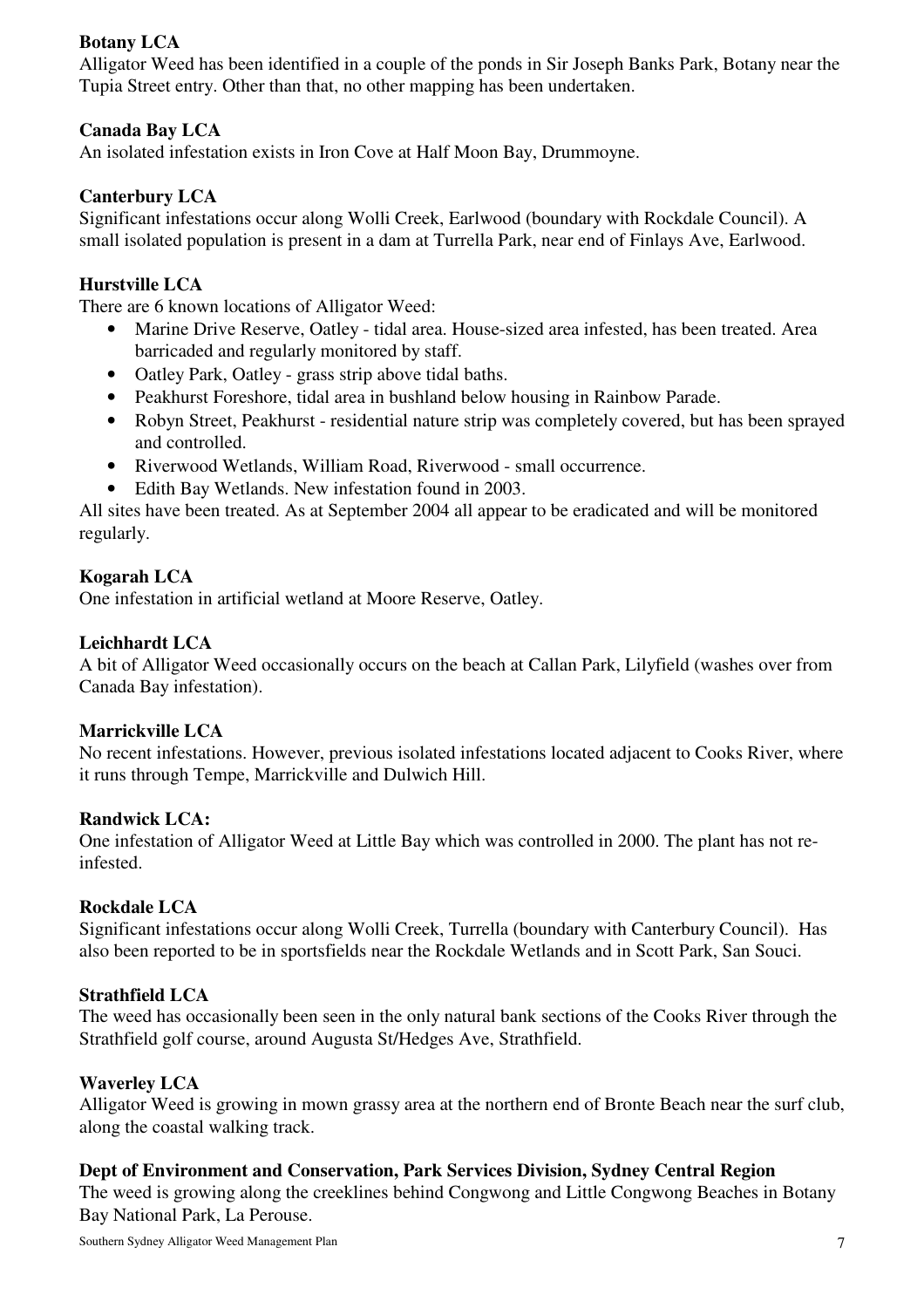It has also been found growing in Sydney Harbour National Park at Vaucluse, just above the high tide mark, but is no longer present.

## **Sydney Water**

Significant infestations occur throughout the Botany Wetlands - both aquatic and terrestrial forms.

# **4.0 LEGISLATIVE AND REGULATORY SITUATION**

## **4.1 Current Declaration**

Alligator Weed is a Weed of National Significance (WONS) and is declared noxious in all states and territories of Australia.

Throughout the southern Sydney region, Alligator Weed is declared a W1 noxious weed under the Noxious Weeds Act (1993). A W1 weed is one which is a threat to agriculture, the environment or the community and landholders *must notify the Local Control Authority within three days, and fully and continuously suppress and destroy this weed*.

All Alligator Weed control will be undertaken in accordance with the Protection of the Environment Operations Act (1997).

# **4.2 Declaration Changes**

No declaration changes are required.

# **5.0 CONSIDERATIONS AND OPPORTUNITIES**

## **5.1 Opportunities to be exploited**

In addition to seeking Group Project Funding with DPI, both regional weeds committees will apply for other funding wherever possible, to assist in the implementation of this regional plan. This includes NHT funding (in particular funding for Weeds of National Significance), and the relevant catchment management boards as funding becomes available to implement their respective Catchment Blueprints.

# **5.2 Species Management**

Alligator Weed is very difficult to control once it becomes established. Various chemical, biological, mechanical and human management strategies are used to control the weed and prevent it from spreading to new areas.

Chemical control is currently the most cost effective management strategy employed. In aquatic situations, eradication is not possible with the currently registered chemical Glyphosate. The use of this chemical has achieved adequate long term management, however the biology of the weed results in a 'burning off' of the plant above the water level. The 'burnt off' portions frequently break apart at the nodes, and disperse, which may be a source of additional infestations downstream. Therefore, this is best conducted with barriers in place to prevent spread, when sufficient resources are available. Glyphosate is not translocated into the roots of the plant, resulting in rapid regrowth in warm conditions. Permits have been granted for off label 'minor use' of other more effective herbicides, though this option is not available where water is used for irrigation, stock or where flow rates cause uncertainty as to the spread of the chemical. Eradication of terrestrial infestations is more easily achieved using Metsulfuron methyl, though this requires applications for at least two years.

Mechanical removal of the weed has been effectively used in the past, though the extensive root system necessitates the removal of a large quantity of the substrate, resulting in severe environmental consequences if used in aquatic situations. The disposal of contaminated material also presents a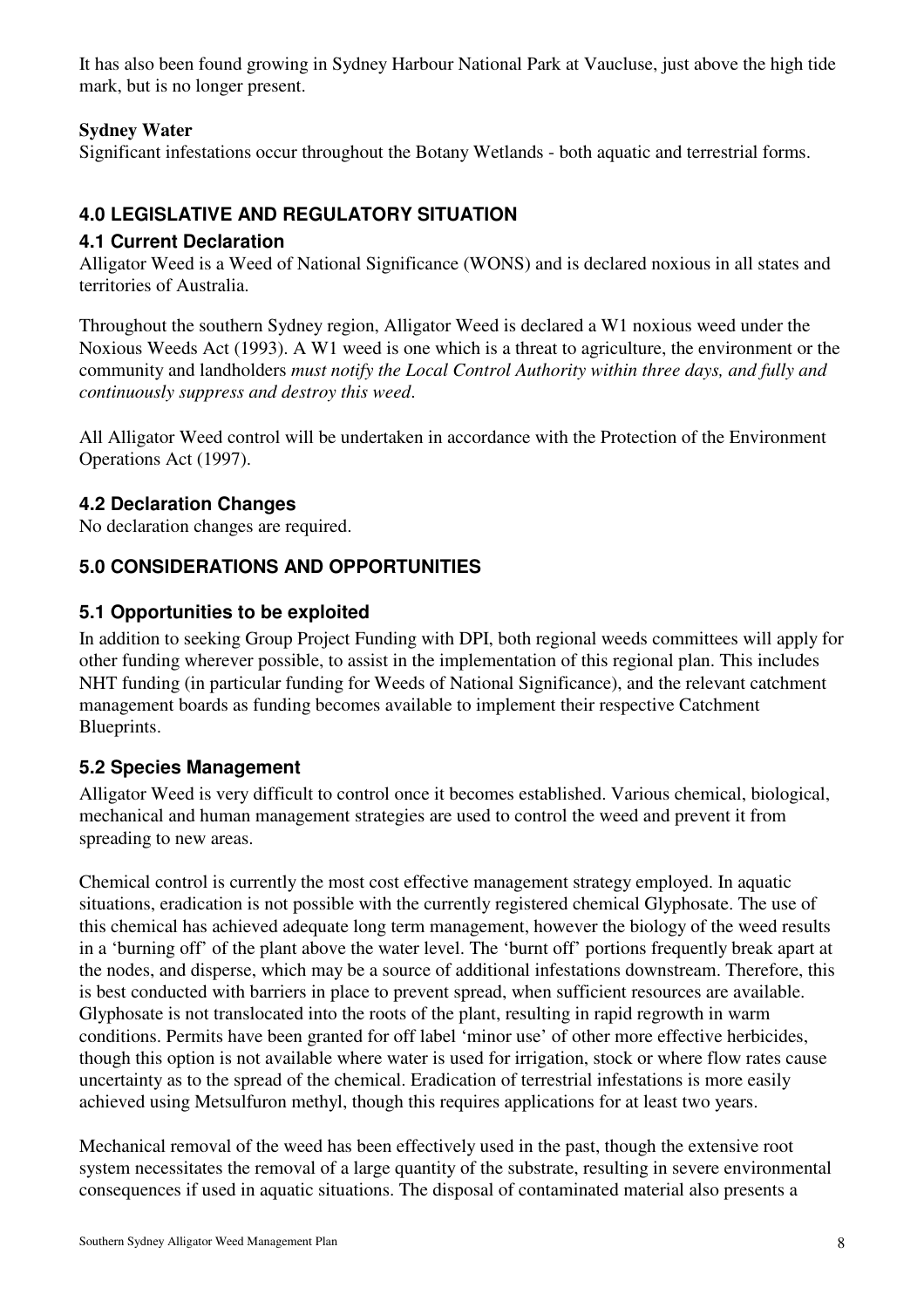barrier. A permit is required to transport W1 weeds, and the weed must be either deeply buried at an approved site, or burned.

The Alligator Weed Flea-beetle, *Agasicles hygrophila*, has proved an effective biological control in aquatic situations, but does not make a significant impact on terrestrial infestations. Other insects subsequently introduced have not proved as successful, though investigations are continuing in Alligator weed's natural range.

Human management strategies are best implemented in conjunction with all three methods above, resulting in an integrated approach to management of the weed. Areas may need to be quarantined, or wash down bays provided, to prevent spread of the weed through stock, produce or transported equipment.

## **5.3 Extension and Education**

Extension and education activites are key components of this Plan and will be delivered through electronic and print media, field days/workshops, contact with landholders during inspections and through the provision of printed material to the general public. The aims of these activities will be to raise awareness of Alligator Weed, improve its identification and provide advice on treatment and prevention measures.

## **5.4 Links to other Strategies**

This plan supports the desired outcomes, goals and objectives of the National Weeds Strategy, the National Alligator Weed Strategic Plan and the NSW Weeds Strategy.

The **National Weeds Strategy** has identified 20 Weeds of National Significance (WONS), of which Alligator Weed is one, which: threaten the profitability or sustainability of Australia's principal primary industries, threaten conservation areas or environmental resources of national signifiance, and require remedial action across several States and Territories.

It also supports and contributes to the implementation of:

- the **Hawkesbury Nepean Alligator Weed Strategic Plan** which was developed by the Hawkesbury Nepean Aquatic Weeds Taskforce, and aims to minimise, and where possible, locally eradicate Alligator Weed in the Hawkesbury Nepean catchment; and
- the draft **Greater Sydney and Hunter Region Alligator Weed Management Plan**, which aims for the effective, integrated management of Alligator Weed in the greater Sydney and Hunter region through collaborative efforts, resulting in reduced infestations and prevention of further spread of the weed, thus protecting natural ecosystems and agricultural production systems and maintaining land and water quality.
- The **Hawkesbury Lower Nepean Catchment Blueprint** developed by the Hawkesbury Lower Nepean Local Government Advisory Group (LGAG), in particular: Management Target 12: Weeds and pests:

*By 2006 implement adequately funded and closely linked strategies and effective actions plans for all major and potential terrestrial and aquatic weed/pest species*; and Prioritised Management Actions for Biodiversity 6:

*Resource and implement closely linked strategies and effective action plans developed on a catchment basis for all major aquatic and terrestrial weeds and pests using environmentally appropriate management practices, and develop contingency plans for potential invasive weeds and pests.*

• The **Southern Sydney Catchment Blueprint** developed by the Southern Sydney Catchment Management Board, in particular:

Management Target 14:

*By 2012 the threats posed to aquatic and terrestrial ecosystems by pest species are measureably reduced*; and,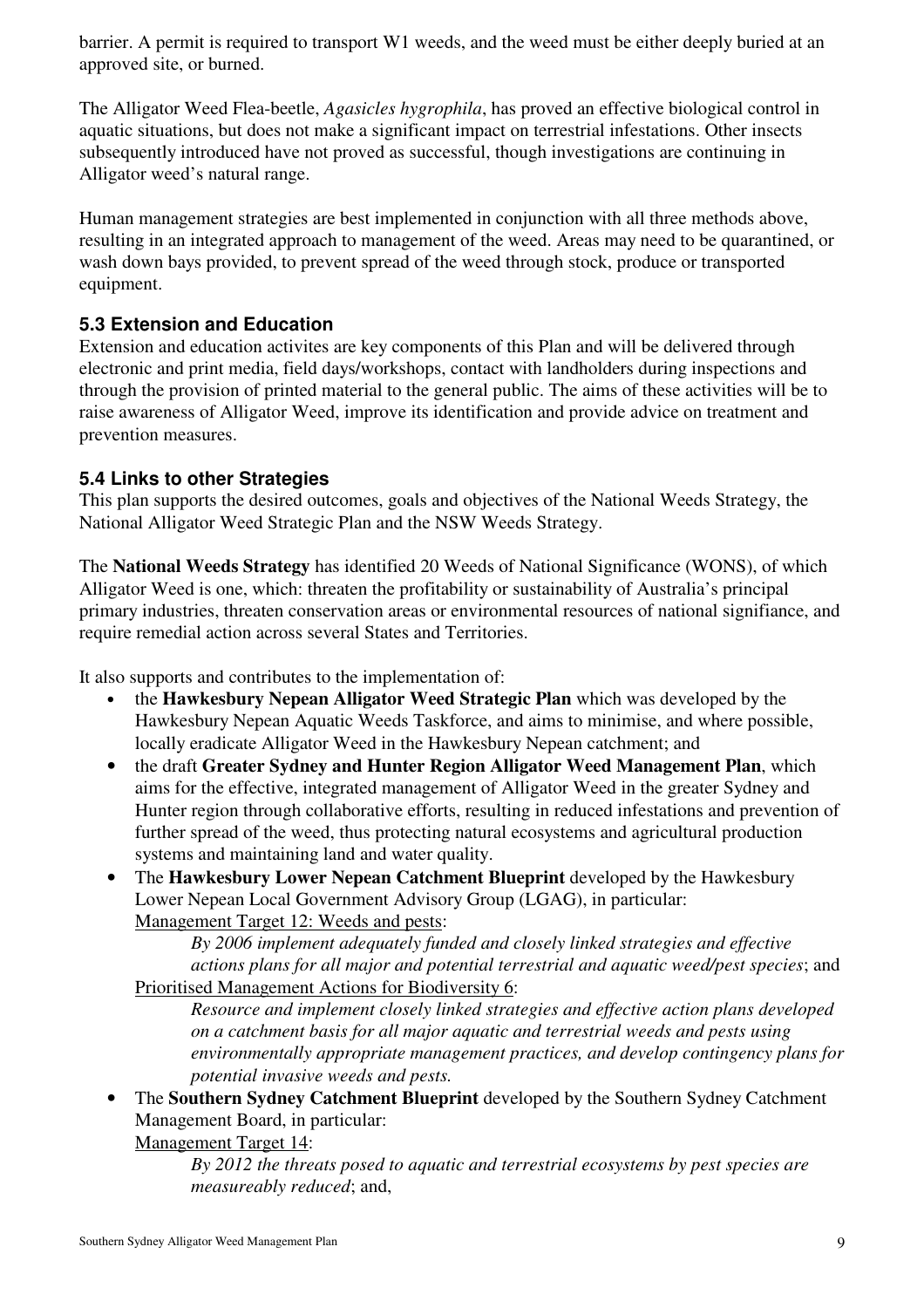#### Management Action 18:

*Implement closely linked strategies and effective action plans, supported by government for all major aquatic and terrestrial weeds, pests and pathogens using environmentally appropriate management practices, and develop contingency plans for potential invasive weeds and pests.* 

• The **Sydney Harbour Catchment Blueprint** developed by the Sydney Harbour Catchment Management Board, in particular:

Management Action 40:

*Develop and implement integrated pest/weed/pathogen management plans for the Board area (aquatic and terrestrial).*

## **5.5 Barriers and Contingencies**

Effective management of Alligator Weed will be achieved by overcoming the following barriers through the implementation of the respective Actions detailed in Section 6.0:

- 1. Difficult to control, with a current lack of effective/economic control measures (Action 6.1);
- 2. Limited resources and need for coordination of control (Action 6.1);
- 3. Inconsistency of effective weed management on privately owned lands (Action 6.1).
- 4. Landowner ignorance and complacency (Action 6.2);
- 5. Lack of awareness of the weed and its effect on the environment (Action 6.2);
- 6. Ease of spread of the weed (Action 6.3);
- 7. Full extent of the weed unknown (Action 6.3)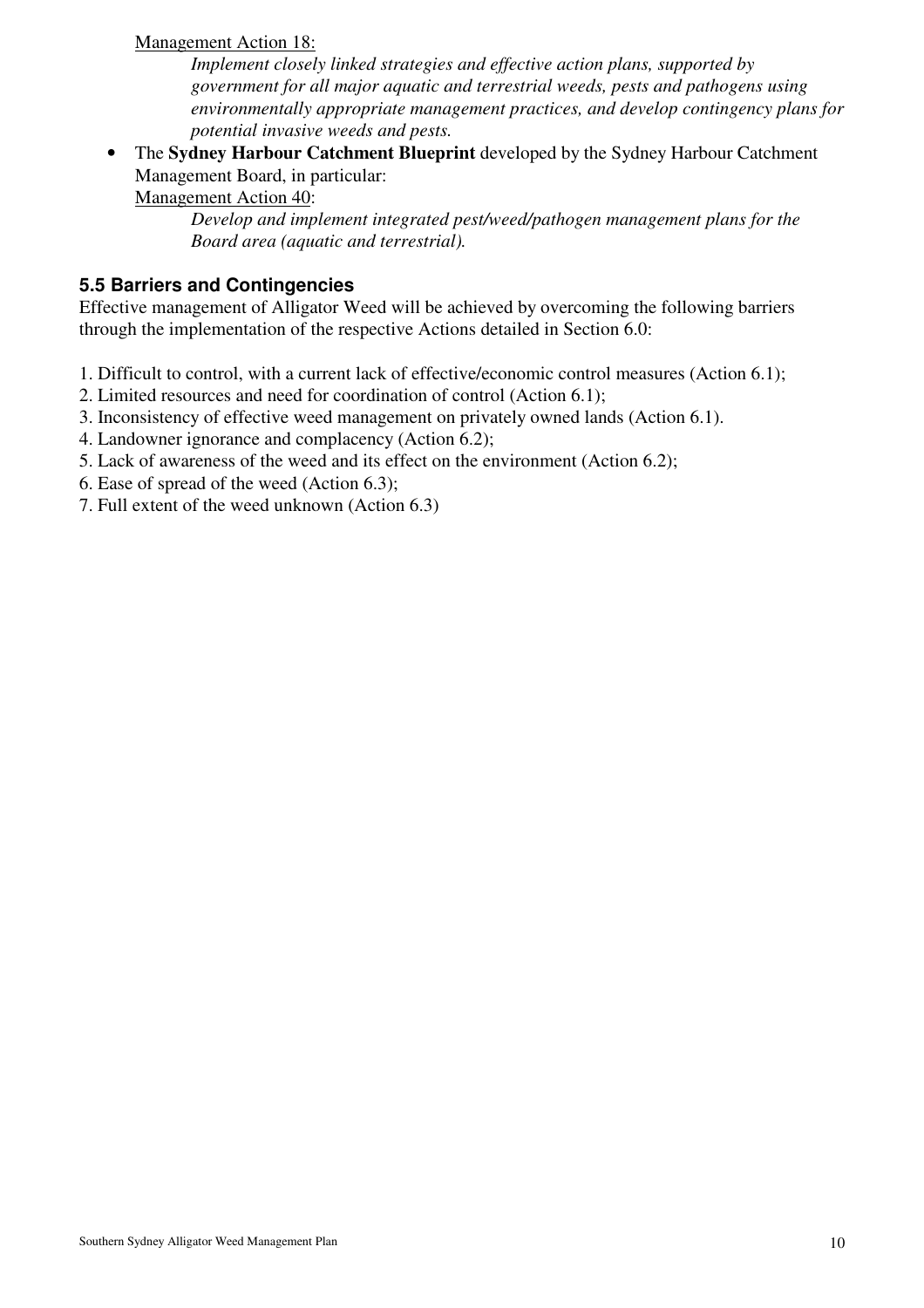# **6.0 ACTIONS AND PERFORMANCE INDICATORS**

| <b>ACTION PLAN FOR CONTROL:</b>                                                                                                                                                                                                                                                                                              | Performance<br>indicators                                                                                                                                                                                 | Who                                      | Addresses which objectives.                                                                                                                                                                                                                                                                                                                                                                              |
|------------------------------------------------------------------------------------------------------------------------------------------------------------------------------------------------------------------------------------------------------------------------------------------------------------------------------|-----------------------------------------------------------------------------------------------------------------------------------------------------------------------------------------------------------|------------------------------------------|----------------------------------------------------------------------------------------------------------------------------------------------------------------------------------------------------------------------------------------------------------------------------------------------------------------------------------------------------------------------------------------------------------|
| 6.1 Undertake surveys, inspections and<br>monitoring of new and existing infestations<br>on public land, especially at sites previously<br>treated/eradicated.                                                                                                                                                               | Annual inspections<br>undertaken, with<br>maps produced<br>showing extent of<br>core, marginal and<br>rare and isolated<br>infestations.<br>Production of maps<br>and records.                            | LCAs, DEC, DPI,<br>HNAWT, HRCC,<br>CNLA. | 1. maintain regional up-to-date maps/records of Alligator<br>Weed infestations                                                                                                                                                                                                                                                                                                                           |
| 6.2 Undertake surveys, inspections and<br>monitoring of private properties, especially<br>in high-risk areas, such as those with<br>waterways or near past or present<br>infestations.                                                                                                                                       | Annual inspections<br>undertaken, with<br>maps produced<br>showing extent of<br>core, marginal and<br>rare and isolated<br>infestations.<br>No. of properties<br>inspected compared<br>to previous years. | <b>LCAs</b>                              | 1. maintain regional up-to-date maps/records of Alligator<br>Weed infestations                                                                                                                                                                                                                                                                                                                           |
| 6.3 Control and eradicate known Alligator<br>Weed infestations on public land - using<br>integrated best practice management<br>techniques and obtaining EPA licences<br>where required - including the use of<br>biological control. High priority will be<br>given to rare and isolated infestations at risk<br>of spread. | Containment and<br>eradication<br>undertaken each<br>growing season, with<br>following results:<br>* eradication of rare<br>and isolated<br>infestations;                                                 | LCAs, DEC, DPI,<br>HNAWT, HRCC,<br>CNLA. | 2. continually suppress and contain Alligator Weed in core<br>areas resulting in a net 10% reduction over the life of the<br>plan<br>3. continually suppress and contain Alligator Weed in<br>marginal areas resulting in a net 20% reduction over the life<br>of the plan.<br>4. make every effort to eradicate Alligator Weed in areas<br>where it is rare and isolated, especially in areas with high |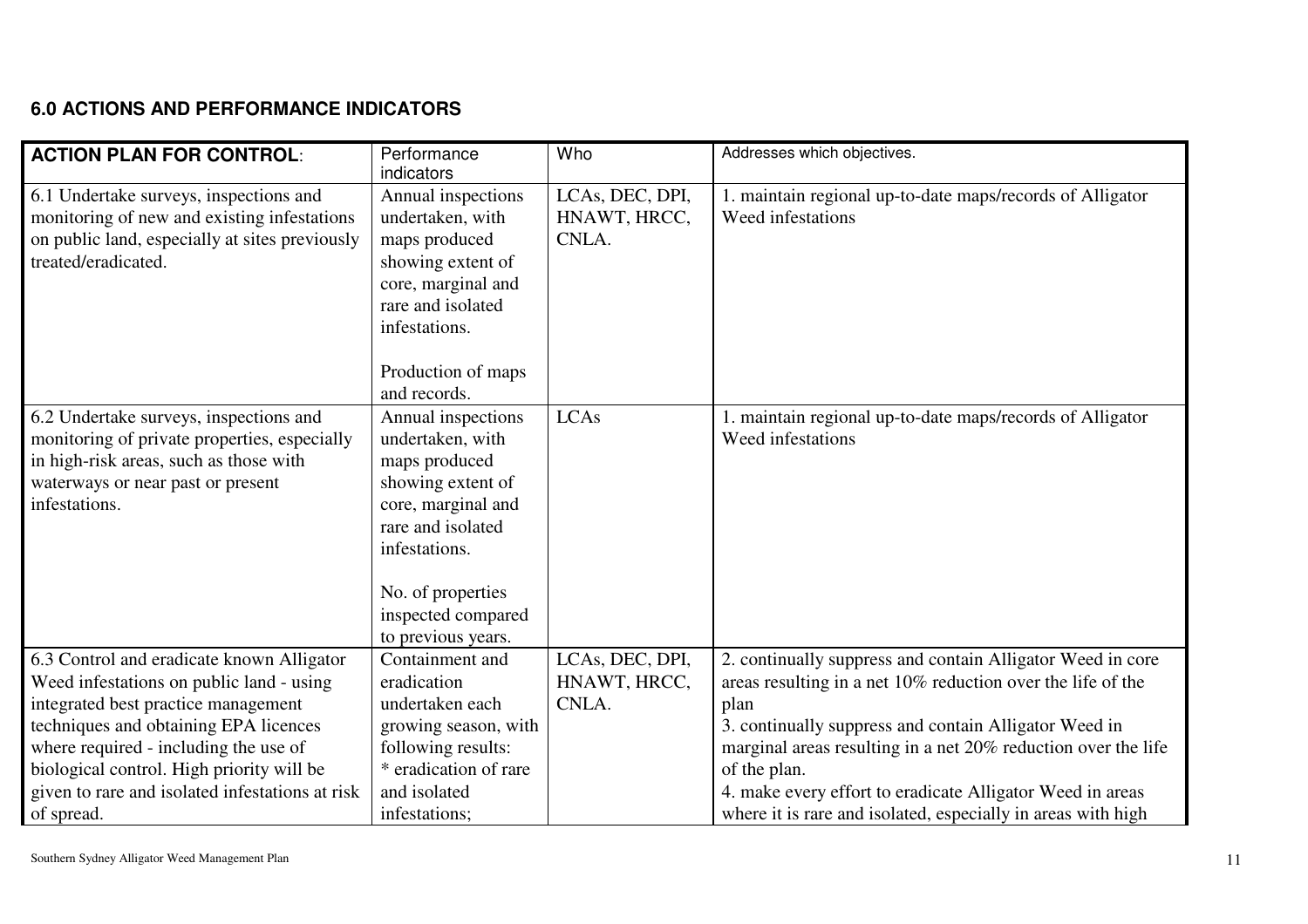|                                                                                                                                                                                                                                                    | * 20% reduction in<br>marginal<br>infestations; and<br>* 10% reduction in<br>core infestations.<br>No. of hectares of                                                                                                                                        |                                                                   | risk of establishment and potential impact.<br>5. treat all new infestations within 14 days of discovery                                                                                                                                                                                                                                                                                                                                                                                                             |
|----------------------------------------------------------------------------------------------------------------------------------------------------------------------------------------------------------------------------------------------------|--------------------------------------------------------------------------------------------------------------------------------------------------------------------------------------------------------------------------------------------------------------|-------------------------------------------------------------------|----------------------------------------------------------------------------------------------------------------------------------------------------------------------------------------------------------------------------------------------------------------------------------------------------------------------------------------------------------------------------------------------------------------------------------------------------------------------------------------------------------------------|
|                                                                                                                                                                                                                                                    | works undertaken to<br>control or eradicate                                                                                                                                                                                                                  |                                                                   |                                                                                                                                                                                                                                                                                                                                                                                                                                                                                                                      |
|                                                                                                                                                                                                                                                    | Alligator Weed.                                                                                                                                                                                                                                              |                                                                   |                                                                                                                                                                                                                                                                                                                                                                                                                                                                                                                      |
| 6.4 Notify private landholders whose<br>properties contain Alligator Weed of their<br>obligations to eradicate the weed, provide<br>technical advice and assistance on integrated<br>management, and enforce the Noxious<br>Weeds Act if required. | Containment and<br>eradication<br>undertaken each<br>growing season, with<br>following results:<br>* eradication of rare<br>and isolated<br>infestations;<br>* 20% reduction in<br>marginal<br>infestations; and<br>* 10% reduction in<br>core infestations. | LCAs, DPI, private<br>landholders                                 | 2. continually suppress and contain Alligator Weed in core<br>areas resulting in a net 10% reduction over the life of the<br>plan<br>3. continually suppress and contain Alligator Weed in<br>marginal areas resulting in a net 20% reduction over the life<br>of the plan.<br>4. make every effort to eradicate Alligator Weed in areas<br>where it is rare and isolated, especially in areas with high<br>risk of establishment and potential impact.<br>5. treat all new infestations within 14 days of discovery |
|                                                                                                                                                                                                                                                    | No. of letters and<br>notices issued<br>compared to                                                                                                                                                                                                          |                                                                   |                                                                                                                                                                                                                                                                                                                                                                                                                                                                                                                      |
|                                                                                                                                                                                                                                                    | previous years.                                                                                                                                                                                                                                              |                                                                   |                                                                                                                                                                                                                                                                                                                                                                                                                                                                                                                      |
| 6.5 Implement training and awareness<br>programs on an annual basis for agency staff<br>to improve detection and control and<br>prevent spread.                                                                                                    | One regional training<br>and awareness<br>program undertaken<br>annually.                                                                                                                                                                                    | LCAs, DEC, SWC,<br>RTA, DOD, DPI,<br>regional weeds<br>committees | 6. implement awareness raising and education activities to<br>increase knowledge and identification of Alligator Weed                                                                                                                                                                                                                                                                                                                                                                                                |
|                                                                                                                                                                                                                                                    | 20 staff trained per                                                                                                                                                                                                                                         |                                                                   |                                                                                                                                                                                                                                                                                                                                                                                                                                                                                                                      |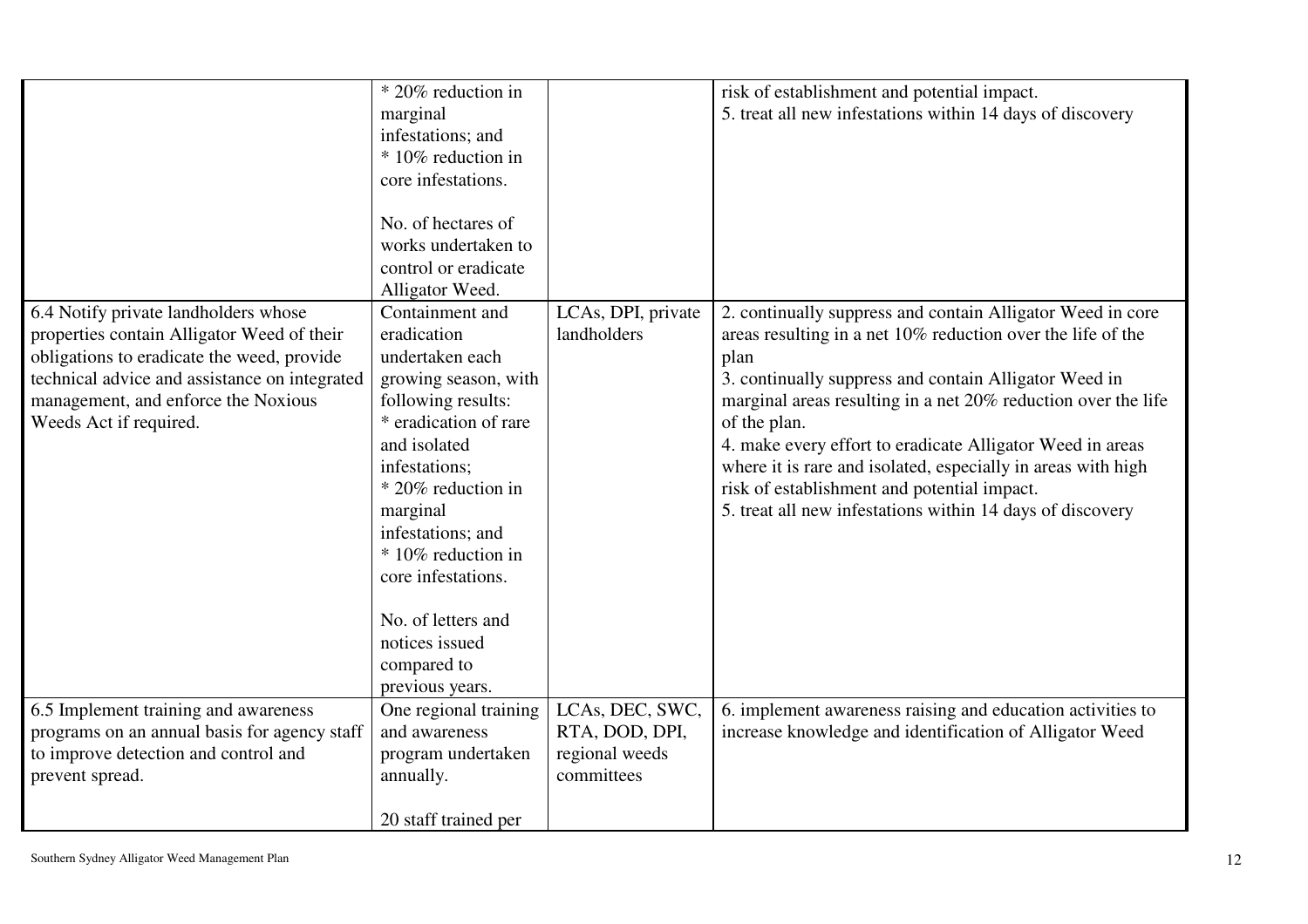| 6.6 Undertake public education and                                    | year.<br>Prevention protocols<br>developed and<br>implemented.<br>Media articles 1 per | LCAs, regional    | 6. implement awareness raising and education activities to |
|-----------------------------------------------------------------------|----------------------------------------------------------------------------------------|-------------------|------------------------------------------------------------|
| awareness raising activities and programs to                          | year per LCA.                                                                          | weeds committees, | increase knowledge and identification of Alligator Weed    |
| ensure landowners, especially along rivers,                           |                                                                                        | DPI, HNAWT,       |                                                            |
| creeks and wetlands are:                                              | Regional field day 1                                                                   | <b>DEC</b>        |                                                            |
| able to identify Alligator Weed;<br>➤                                 | per year                                                                               |                   |                                                            |
| aware of their legal obligations in<br>➤                              |                                                                                        |                   |                                                            |
| regard to Alligator Weed control;                                     | No. of aquatic weed                                                                    |                   |                                                            |
| and                                                                   | brochures                                                                              |                   |                                                            |
| willing and able to take appropriate<br>➤<br>eradication and control. | distributed.                                                                           |                   |                                                            |
|                                                                       | Alligator Weed                                                                         |                   |                                                            |
|                                                                       | included in                                                                            |                   |                                                            |
|                                                                       | <b>Weedbuster Week</b>                                                                 |                   |                                                            |
|                                                                       | displays.                                                                              |                   |                                                            |
|                                                                       | Alligator Weed                                                                         |                   |                                                            |
|                                                                       | included in regional                                                                   |                   |                                                            |
|                                                                       | weeds brochure                                                                         |                   |                                                            |
|                                                                       |                                                                                        |                   |                                                            |
|                                                                       | No. of landowners                                                                      |                   |                                                            |
|                                                                       | undertaking control                                                                    |                   |                                                            |
|                                                                       | of Alligator Weed.                                                                     |                   |                                                            |